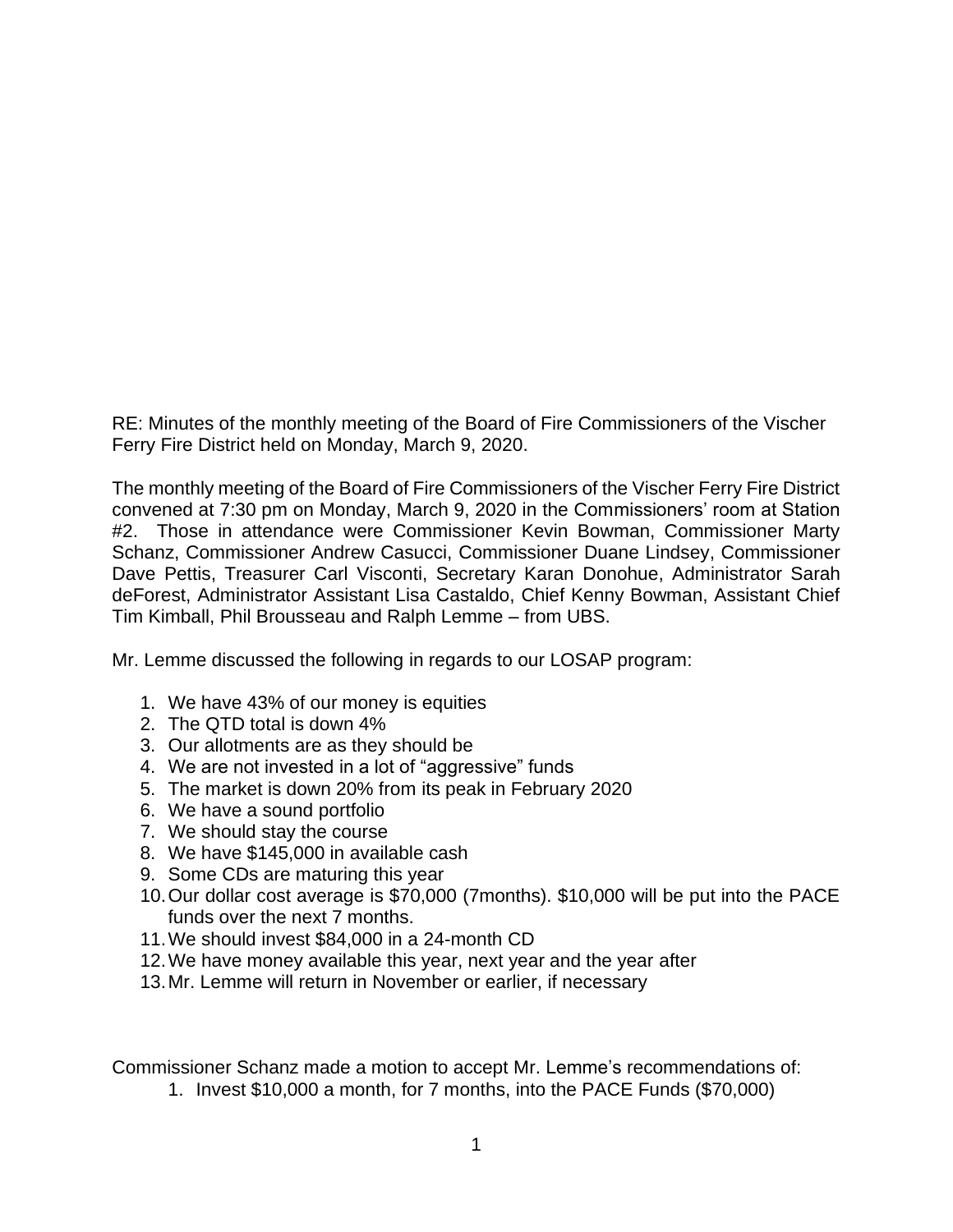| 2. Invest in a 24-month CD              | (\$80,000) |
|-----------------------------------------|------------|
| 3. Invest \$10,000 a month for 4 months | (\$40,000) |
| 4. Remaining cash for monthly payments  | (\$57,000) |

Commissioner Pettis seconded the motion. The motion was carried unanimously.

Mr. Lemme left at 8:00.

# **Bills**

1. A listing of transactions numbered 13851 through13885, totaling \$46,987.24, was presented to the Board.

Commissioner Pettis made a motion to pay the bills. Commissioner Lindsey seconded the motion. The motion was carried unanimously.

### **Old Business**

Commissioner Schanz made a motion to approve the minutes. Commissioner Lindsey seconded the motion. The motion was carried unanimously.

### **Treasurer's Report**

- 1. Bank statements, account reconciliations and check images for February 2020 and the listing of transactions approved and paid in February 2020 were given to Commissioner Bowman for verification.
- 2. Bank statements, account reconciliations and check images for January 2020 were returned to the Treasurer.
- 3. There is a question on a bill from EMTech. Commissioner Schanz will inquire.

Commissioner Casucci made a motion to accept the Treasurer's report. Commissioner Pettis seconded the motion. The motion was carried unanimously.

## **Chief's Report**

Commissioner Schanz made a motion for the following:

- 1. Ed Vargas and Alex Johnson to attend the Chiefs' show in June.
- 2. Dominic Scaringe to attend the VROL (vehicle rescue operations level) course at Halfmoon on May 17-18<sup>th</sup>
- 3. Peter Kudrewicz to attend the VROL class on March 31<sup>st</sup> and April 18<sup>th</sup>.
- 4. Carl Visconti and Dave Pettis to attend Fire Police class at DeCresente in Mechanicville on March 28<sup>th</sup>
- 5. Kevork Parseghian, Paul Pignatelli and Paul Singh to attend NYS TIMS class at Rotterdam on March 18<sup>th</sup>.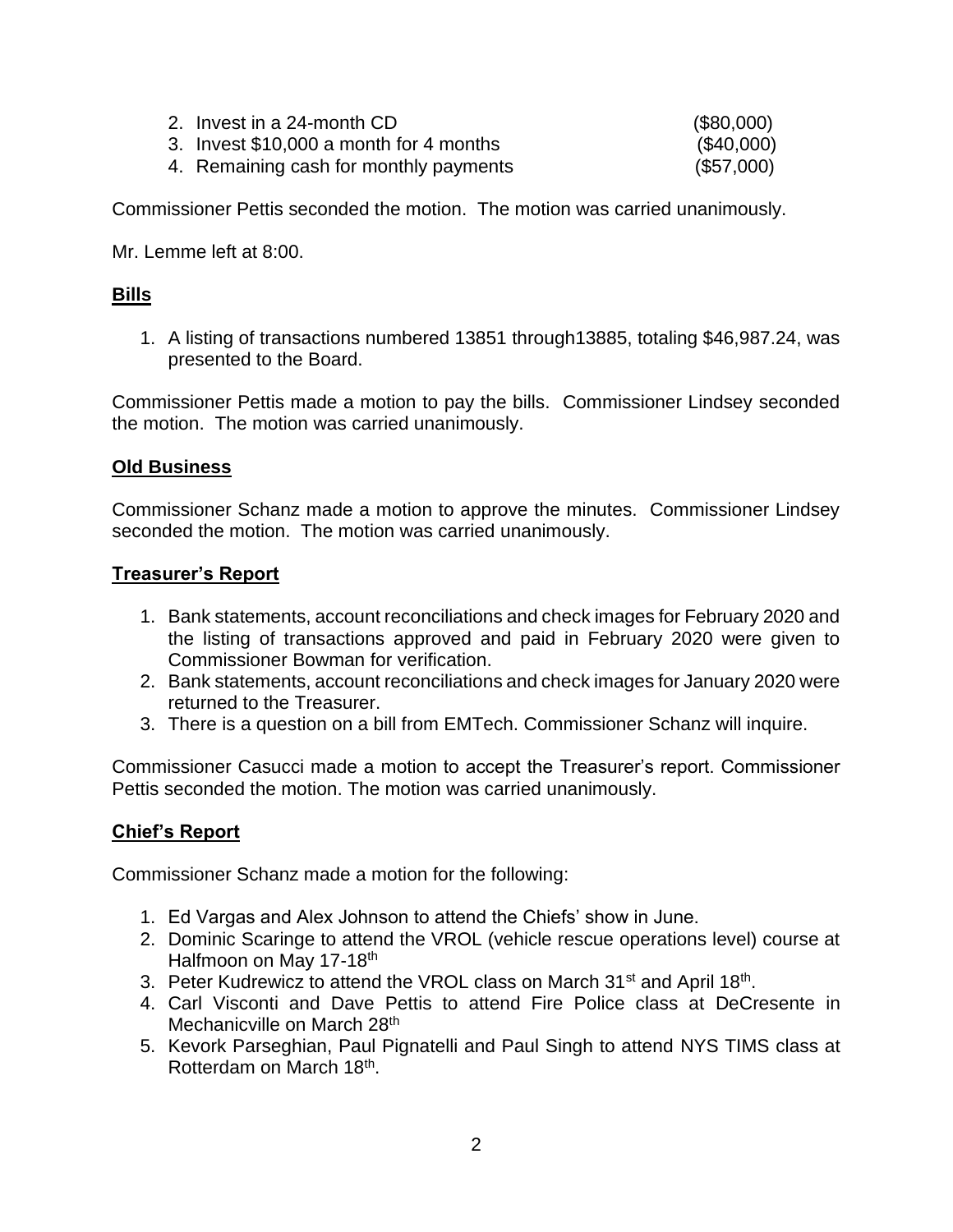- 6. Phil Brousseau requesting reimbursement to attend the NYS Arson Investigation Conference in Hicksville on May 19<sup>th</sup>-22<sup>nd</sup> for \$832.89 plus meals.
- 7. Phil Brousseau requesting reimbursement for the Fall Conference in Montour Falls on Nov 4th-6<sup>th</sup> for \$101, plus meals.
- 8. Andy Casucci to attend the NYS Arson Investigation Conference in Hicksville from May 21<sup>st</sup>-22<sup>nd</sup>. The cost is \$189 for 2 hotel nights and registration is \$200 for a total of \$578. Saratoga County pays for mileage.

There was discussion on Saratoga County paying for required training for fire investigators.

9. Chief Obermayer from Midway Fire to teach a drill on March 18<sup>th</sup>.

Commissioner Pettis seconded the motion. The motion was carried unanimously.

Saratoga County will be disbursing free hand sanitizer for all first responders.

Commissioner Schanz made a motion to approve the apparatus response assignments to emergencies guidelines. Commissioner Pettis seconded the motion. The motion was carried unanimously.

## **Administrator's Report**

- 1. The boots were never ordered from B-Lann in September. The Administrator just placed the order.
- 2. The sexual harassment course must be completed by March 31<sup>st</sup>.
- 3. Physicals must be completed by March  $31<sup>st</sup>$  or the firefighter's fob will be turned off.
- 4. The lawn bids are ready to go out.
- 5. The only phone number that works is 518-371-2167. We need to call Windstream and report the problem.
- 6. EMTech is not notifying anyone by e-mail when there is a problem with the heat at Station #1. The heat in the workroom and hallway needs to be looked at.

## **Administrator Assistant**

- 1. The SOPs were updated.
- 2. Universal precautions are to stay in the SOPs.

### **New Business**

- 1. Received a letter from Penflex, Inc. regarding an adjustment of \$20 per month for all qualified participants.
- 2. Received an estimate from Waterway of \$3,511 for hose and ladder testing. The tests are scheduled for May 20<sup>th</sup>.
- 3. Received a letter from MES concerning inspection of our rescue tools.
- 4. Received the annual financial report from the Treasurer.
- 5. Received the following from UBS: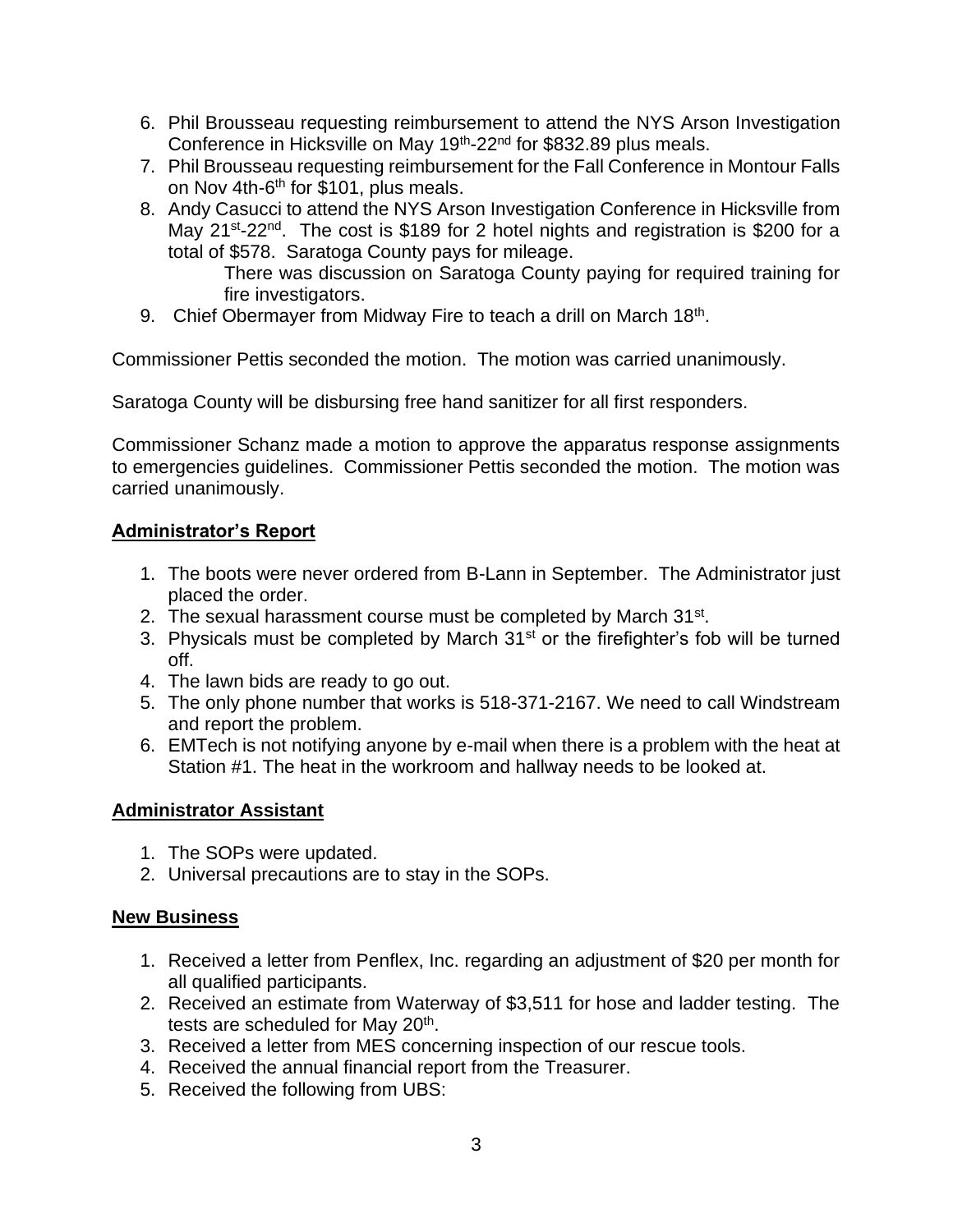- a. Business Services Account for February 2020
- b. UBS transactions
- 6. Received the following from Morgan Stanley:
	- a. Client statement for February 2020
	- b. Performance summary as of December 31, 2019
- 7. Received the minutes of the February 20, 2020 Emergency Services Advisory Board meeting.
- 8. Received the letter of credit from TD Bank.
- 9. Received *Fire District Affairs* for February and March 2020
- 10.Received a copy of a certificate of Commissioner training from Commissioner Pettis.

### **Miscellaneous**

- 1. The ladies toilet at Station #2 and the spigots at Station #1 will be looked at by Rooter Man.
- 2. There was discussion on Station #3. Commissioner Bowman handed out sketches of two options. Option A was the preferred option.
- 3. The boat launch has started. Unfortunately, the wall for moving water was wrong and new ones had to be ordered.
- 4. All of the SCBAs have been flow tested.
- 5. Discussion on Motorola regulating radios. It will be \$3,000, per radio, for Motorola to outfit radios with wi-fi.
- 6. A new repeater case may ease some of the difficulties we are experiencing with the radios. A new case from Motorola is \$17,000.
- 7. The emergency rescue equipment grant was filed last week.
- 8. The Administrator Assistant will call Windstream about the phone lines.
- 9. The electrician will be here Wednesday for work at Station #1.
- 10.We will be looking at a lift in the near future.
- 11.We will remove the mailbox from Station #3.
- 12.The Treasurer presented a new employee manual. This was tabled until next month.

### **Executive Session**

Commissioner Schanz, pursuant to Public Officers' Law – 105(f), made a motion to go into Executive Session to discuss employment history of an individual and matters leading to the discipline, suspension or dismissal of a particular person,

Commissioner Pettis seconded the motion. The motion was carried unanimously.

Commissioner Schanz made a motion to come out of Executive Session. Commissioner Pettis seconded the motion. The motion was carried unanimously.